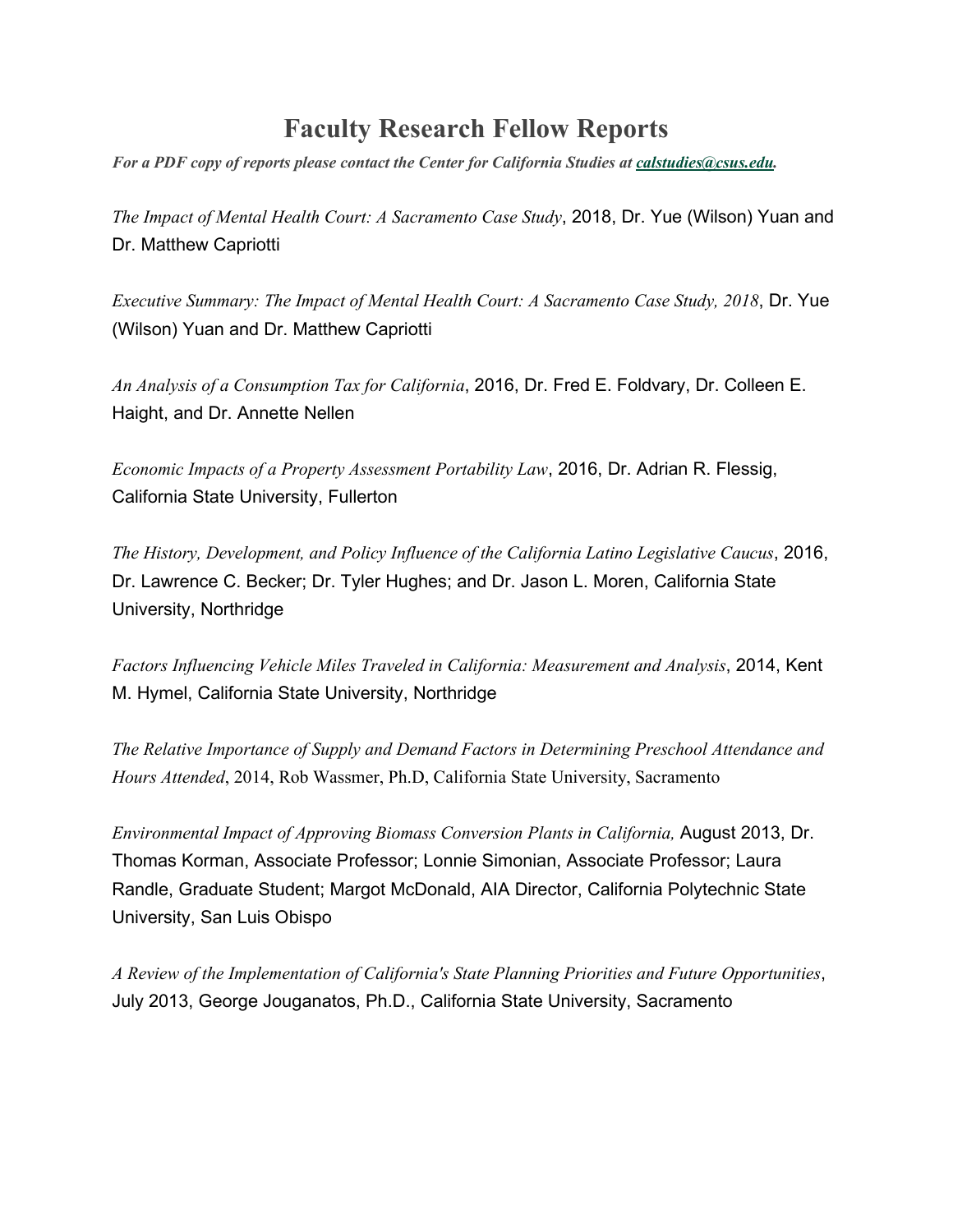*Inmate Literacy: What are the most effective and cost-effective strategies to teach basic reading and writing skills to adult inmates in California?* April 2012, Professor Thom Gehring, California State University, San Bernardino

*The Impact of Learning Time on Academic Achievement,* December 2011, Su Jin Jez, Ph.D., Assistant Professor, Department of Public Policy and Administration, California State University, Sacramento and Robert W. Wassmer, Ph.D., Professor and Chairperson, Department of Public Policy and Administration, California State University, Sacramento

*Concurrent Enrollment Programs between California High Schools and Community Colleges*, February 2010, Dr. Lisel Blash, M.P.A., M.S., Senior Research Associate and Dr. Caroline Leong Jones, B.A., Research Associate, Public Research Institute, San Francisco State **University** 

*Paid Sick Leave: Access, Costs, and Implementation Feasibility at the Local, State, and National Level*, July 2007, Dr. Michael Potepan, Ph.D., Department of Economics, San Francisco State University

*School Funding Formulas: What Works and What Doesn't? Lessons for California*, October 2007, Jennifer Imazeki, Ph.D., Department of Economics, San Diego State University *Dynamic Economic Analysis of Incentives and Disincentives for Corporate Manufacturers Investment and Growth in California*, September 2007, Antonio Avalos, Ph.D., California State University, Fresno

*What Really Determines Whether a Manufacturing Firms Locates and Remains in California?*, November 2007, Katherine Chalmers, Ph.D., & Robert W. Wassmer,Ph.D., California State University, Sacramento

*Improving Facility Planning for [California](https://www.csus.edu/calst/FRFP/improving_facility_planning.pdf) Higher Education*, August 2006, Nancy Shulock, Ph.D., California State University, Sacramento

*Photo-Catalytic Construction Materials and Reduction In Air Pollutants* , March 2006, Mirat D. Gurol, San Diego State University

*Financing California's Infrastructure, History and Impact of California Bond Measures,* December 2005, Michael Semler, Ph.D., California State University, Sacramento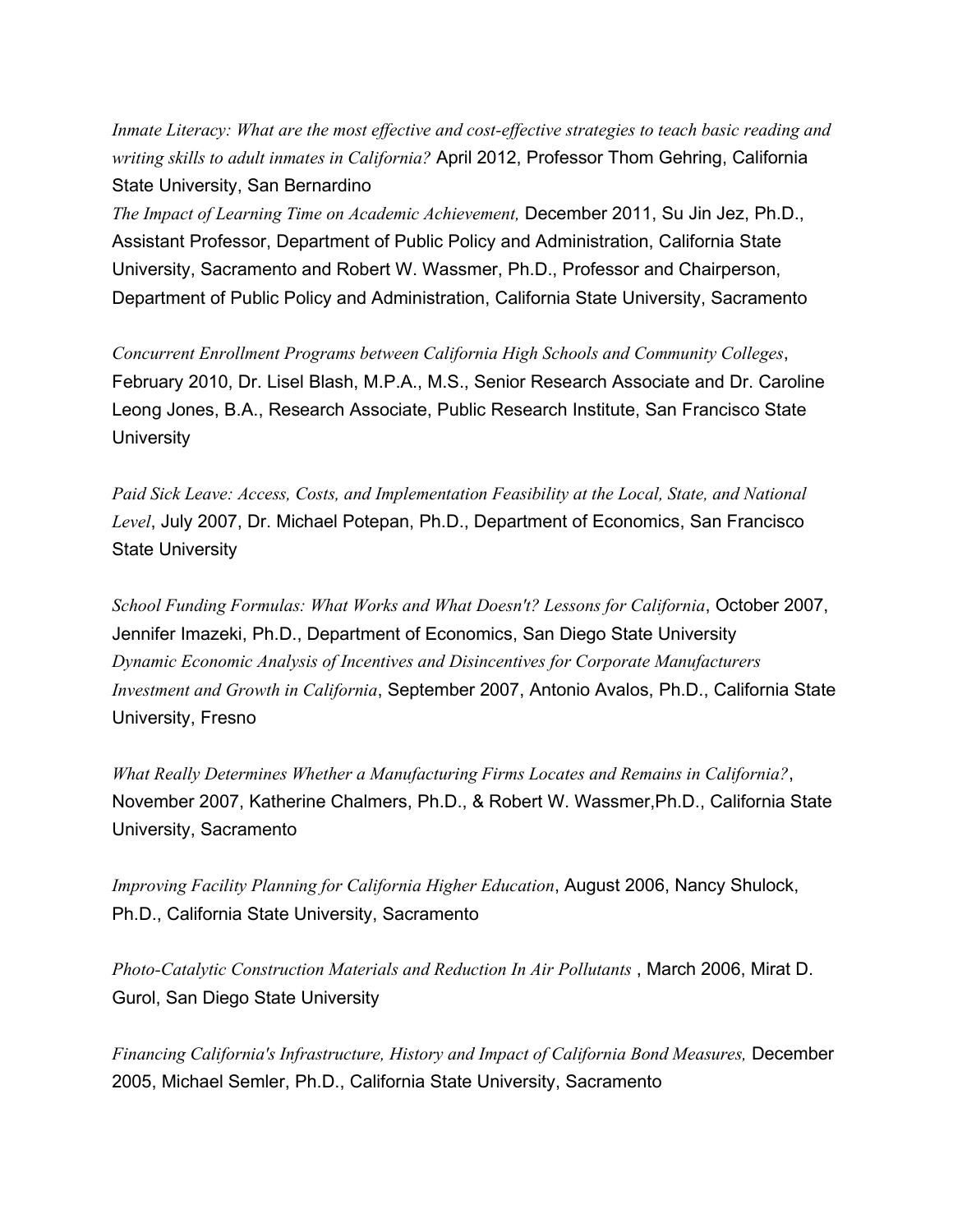*Faculty Research Fellows Project Support Project*, January 2006, Nancy Shulock, Ph.D., California State University, Sacramento

*Poverty Measures and Their Impact on Federal Formula Grant Funding in California*, February 2005, Michael J. Potepan, Ph.D., San Francisco State University

*When COGs Collide: Developing a Model for Regional Cooperation in the South San Joaquin Valley Region*, August 2004, Victor Kamhi, Michelle Saint-Germain, California State University, Long Beach

*Funding Adult Education: Does California Put the Money Where the Needs Are?,* January 2004, Colleen Moore, Nancy Shulock, David Lang, California State University, Sacramento

*Anti-Gang Measures of Local Law Enforcement Agencies within California*, January 2004, Dr. Harold K. Becker and Shauna Clark, California State University, Long Beach *The California Labor History Project: Historical Compilation*, Dan Cornford, CSU San Jose, 2003 (Note: the project was part of the larger California Labor History Project sponsored by the California State Library. See <http://calpedia.sfsu.edu/calabor/> for more information.)

*The California Labor History Project: Cartography & Web Site Design-Part 1*, David Fuller, CSU Northridge, 2003 (Note: the project was part of the larger California Labor History Project sponsored by the California State Library. See<http://calpedia.sfsu.edu/calabor/> for more information.)

*The California Labor History Project: Cartography & Web Site Design-Part 2*, David Fuller, CSU Northridge, 2003 (Note: the project was part of the larger California Labor History Project sponsored by the California State Library. See<http://calpedia.sfsu.edu/calabor/> for more information.)

*Distribution of State Transportation Funding*, November 2003, Adrian R. Fleissig, Ph.D., William Gayk, Ph.D., California State University, Fullerton

*The Impact of Redevelopment on Small Business*, January 2003, Adrian R. Fleissig, Ph.D., William Gayk, Ph.D., California State University, Fullerton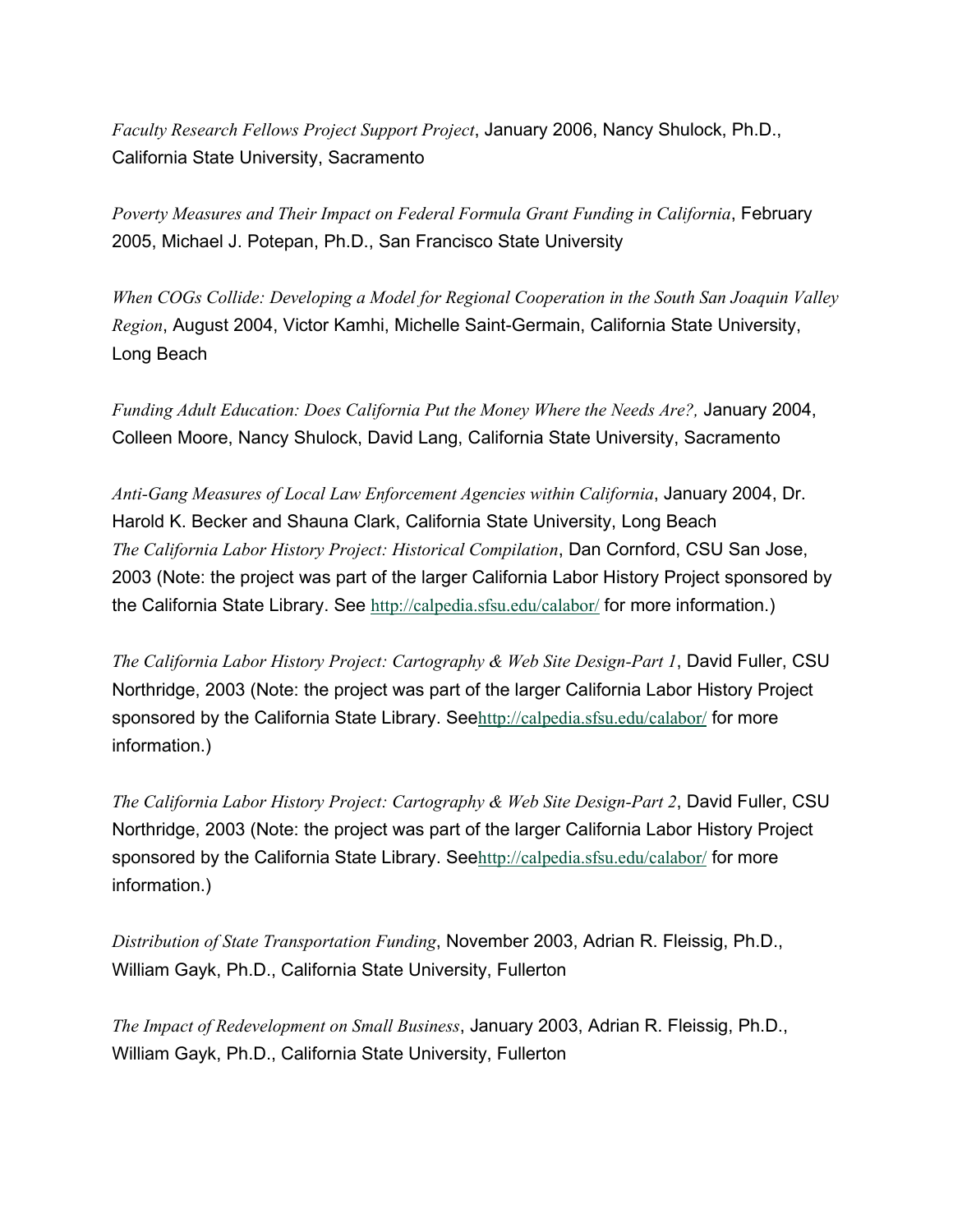*An Accountability Framework for California Higher Education: Informing Public Policy and Improving Outcomes*, November 2002, Nancy Shulock and Colleen Moore, CSU Sacramento. *The Impact of Redevelopment on Low-Income People*, October 2002, Adrian R. Fleissig, Ph.D., William Gayk, Ph.D., California State University, Fullerton

*Demand for Social Workers in California*, April 2002, Eileen Mayers Pasztor, DSW., Michelle Saint-Germain, Ph.D., and Teresa DeCrescenzo, MSW., California State University, Long Beach

*Factors Impacting Availability of Emergency Department On-Call Coverage in California*, December 2001, Grace J. Yoo, Ph.D., MPH, Carol Dawson-Rose, RN, Ph.D., and Y. Jason Chang, M.S., San Francisco State University

*An Analysis of Regional Revenue Restructuring Proposals*, November 2001, Robert Wassmer, CSU Sacramento, Matt Newman and Eric Hays, California Institute for County Governent. *The Region is the Frontier: Frameworks, Goals, and Mechanisms for Collaborative Regional Decision Making in Twenty-first Century California*, October 2001, Richard T. LeGates, MCP, JD, San Francisco State University

*The Region is the Frontier-Background*, October 2001, Richard LeGates, San Francisco State **University** 

*An Inventory Study of the State of California's Land Holding*, June 2001, George Jouganatos and Reginald Goodfellow, CSU Sacramento

*The Connection between Local Government Finance and the Generation of Urban Sprawl in California*, May 2001, Rob Wassmer, CSU, Sacramento

*The Determination of Thresholds of Environmental Significance in the Application of the California Environmental Quality Act (CEQA),* March 2001,Owen Seiver and Thomas Hatfield, CSU, **Northridge** 

*Further Concerns Regarding the Low-Income Housing Crisis in California*, April 2001, Radha Bhattacharya, CSU, Fullerton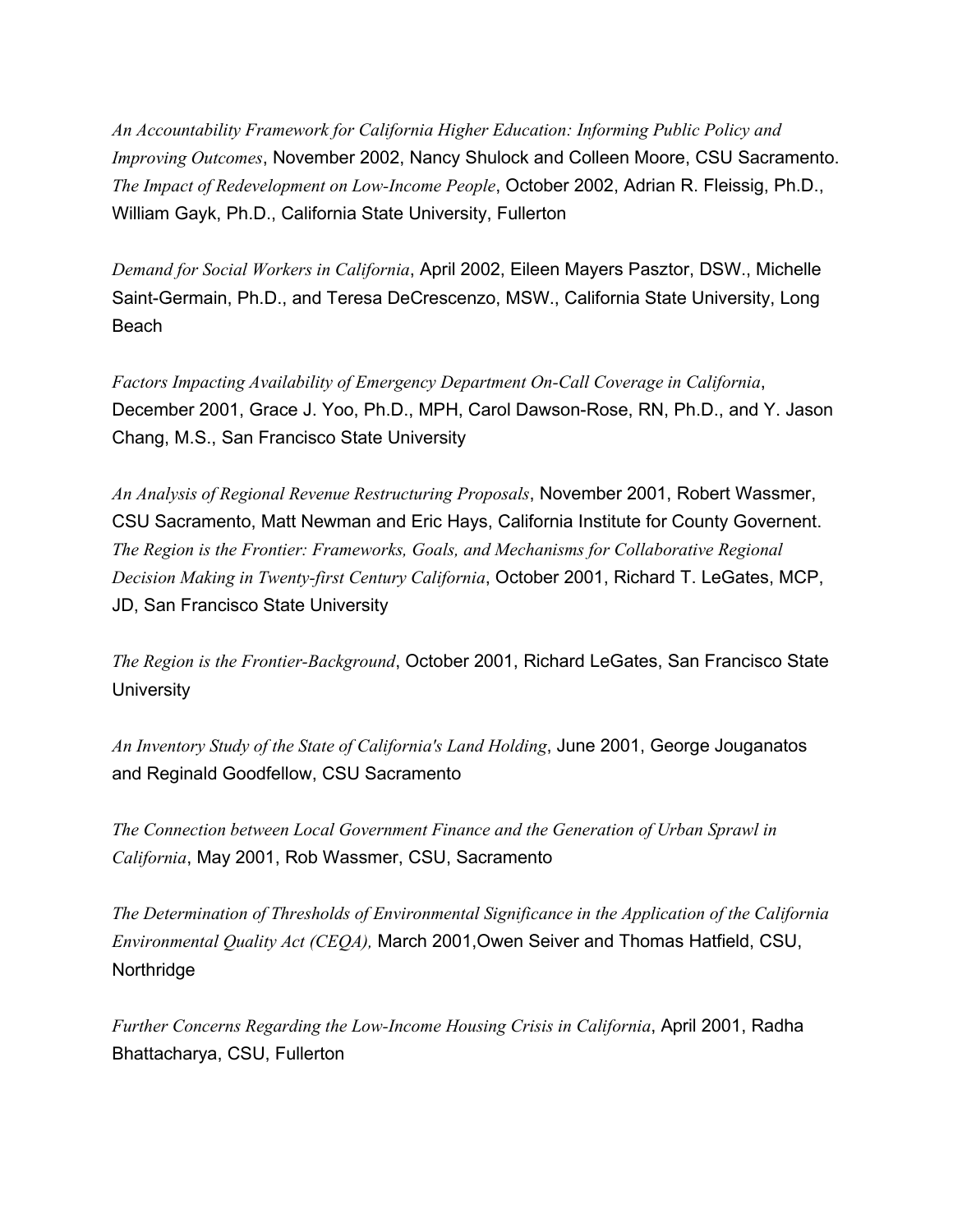*Contingent Workers and Alternative Employment Arrangements: Evidence from the State of California*, March 2001, Alejandra Cox Edwards and Lisa M. Grobar, CSU, Long Beach

*The Prospects for County Charter Reform in California*, March 2001, Raphael Sonenshein, CSU, Fullerton

*Foster Parents and the Home Environment: One Way to Assess the Quality of Foster Care Placements*, February 2001, Maureen C. Smith, CSU, San Jose

*Drawing Lessons from Regional Successes: "New Regionalism" and the Prospect for Regional Cooperation in California*, January 2001, Robert J. Waste, CSU, Sacramento

*Evaluation of California's State-Level Data Systems for Incarcerated Youth*, January 2001, John L. Worrall and Pamela Schram, CSU, San Bernardino

*Plight of an Aging Workforce*, March 2000, Kenneth Shultz, Barbara Sirotnik, and Shel Bockman, CSU, San Bernardino

*Incentives to Encourage More Worker Friendly Corporations in CA,* March 2000, Eric Nilsson, CSU, San Bernadino

*The Los Angeles Jewish Community - An Examination of its History of Activism for Human Rights*, March 2000, Raphael Sonenshein, CSU, Fullerton

*A Study of California State University Internship Programs for the Preparation of K-12 Teachers*, March 2000, Elaine Chin and Roberta Herter, California Polytechnic State University, San Luis Obispo

*Women, Domestic Violence, and Post-Traumatic Stress Syndrome*, January 2000, Margaret Hughes and Loring Jones, CSU, San Diego

*The Teacher Shortage: Causes and Recommendations for Change*, January 2000, J.M. Pogodzinski, CSU, San Jose

*An Assessment of Publicly Funded Alcohol and Other Drug Programs in California 1992 - 1998*, November 1999, Melinda M. Hohman and John D. Clapp, CSU, San Diego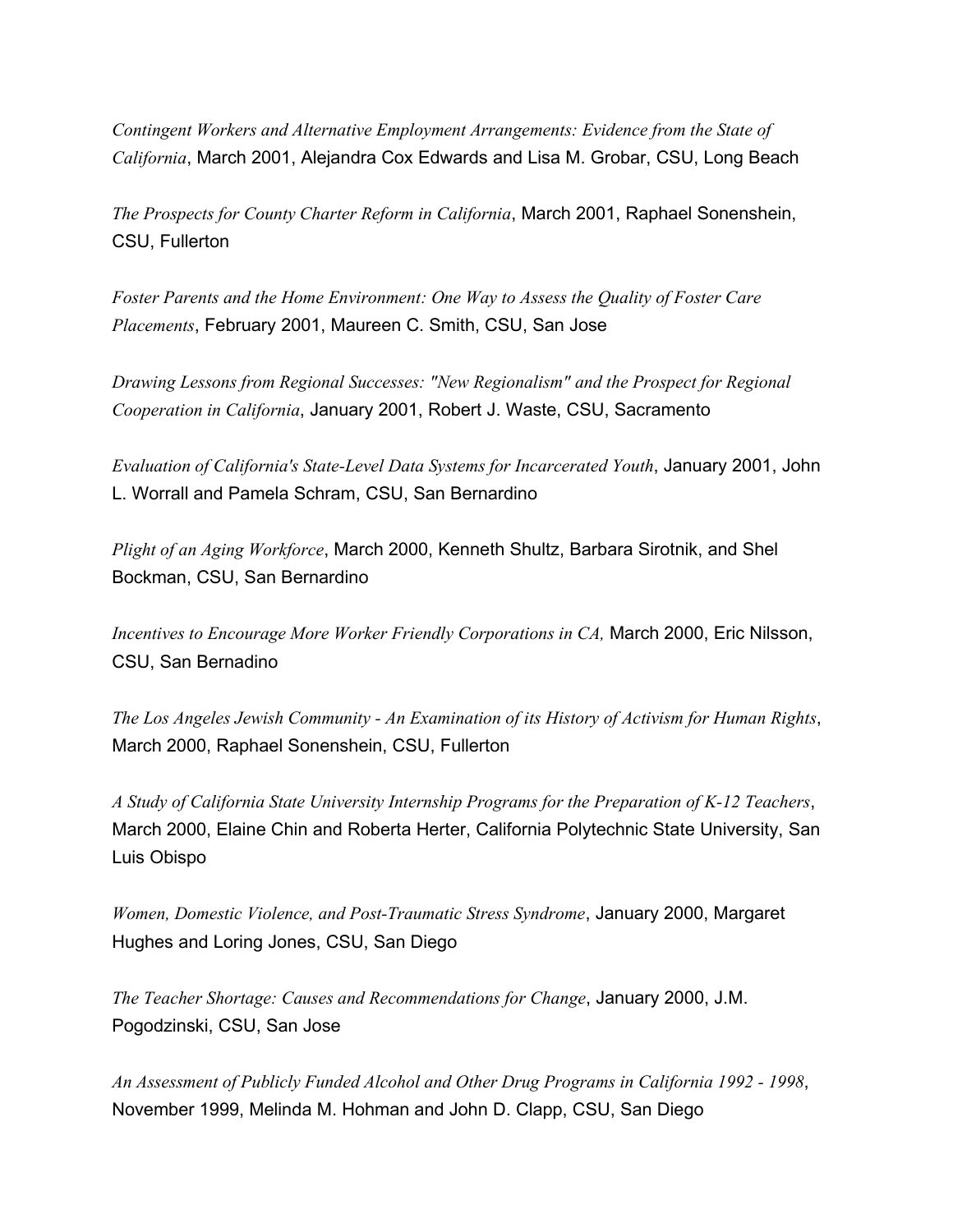*Guide to the California State Executive Branch*, Robert Waste and Anne Cowden, CSU, Sacramento, 1999

*Lessons in Gubernatorial Transition*, Robert Waste and Anne Cowden, CSU, Sacramento, 1999

*Lessons in Gubernatorial Transition (Executive Summery),* Robert Waste and Anne Cowden, CSU Sacramento, 1999

*Guidelines for Legislative Language for State Programs Evaluation*, David Dowell, CSU, Long Beach, 1999

*Diversity in Higher Education*, Katherine C. Naff, CSU, San Francisco, 1998 *Policy Options in Transitions Health Insurance Coverage*, Jerome Seliger and Carl A. Maida, CSU, Northridge, 1998

*Economic Burden of Uncompensated Hospital Care in California*, Robert L. Seidman, CSU, San Diego, 1998

*Market Analysis for the Virtual University: Distance Learning Opportunities in Hawaii, Japan, and the Republic of Korea*, Stephen F. Barnes, CSU, San Diego, 1998

*Juvenile Repeat Felons: Examination of Existing Sentencing Practices in California*, Davis Shichor and Dale K. Sechrest, CSU, San Bernardino, 1997

*Compilation of GIS Data Sets for Flood Control Alternatives in California*, Hong-lie Qiu, Marcos Luna, and Todd Zagurski, CSU, Los Angeles, 1997

*Time is of the Essence: A Recommendation for Caution in Raising the California Kindergarten Entry Age Based on a Review of the Research Regarding School Entry and Subsequent Academic Performance*, Tony Apolloni, CSU, Sonoma, 1997

*A Review of the Census Undercount Issue*, Duane L. Steffey, CSU, San Diego, 1997 *California Virtual University Literature Review of Secondary Literature on Distance Learning Markets*,J.M. Pogodzinski, CSU, San Jose, 1997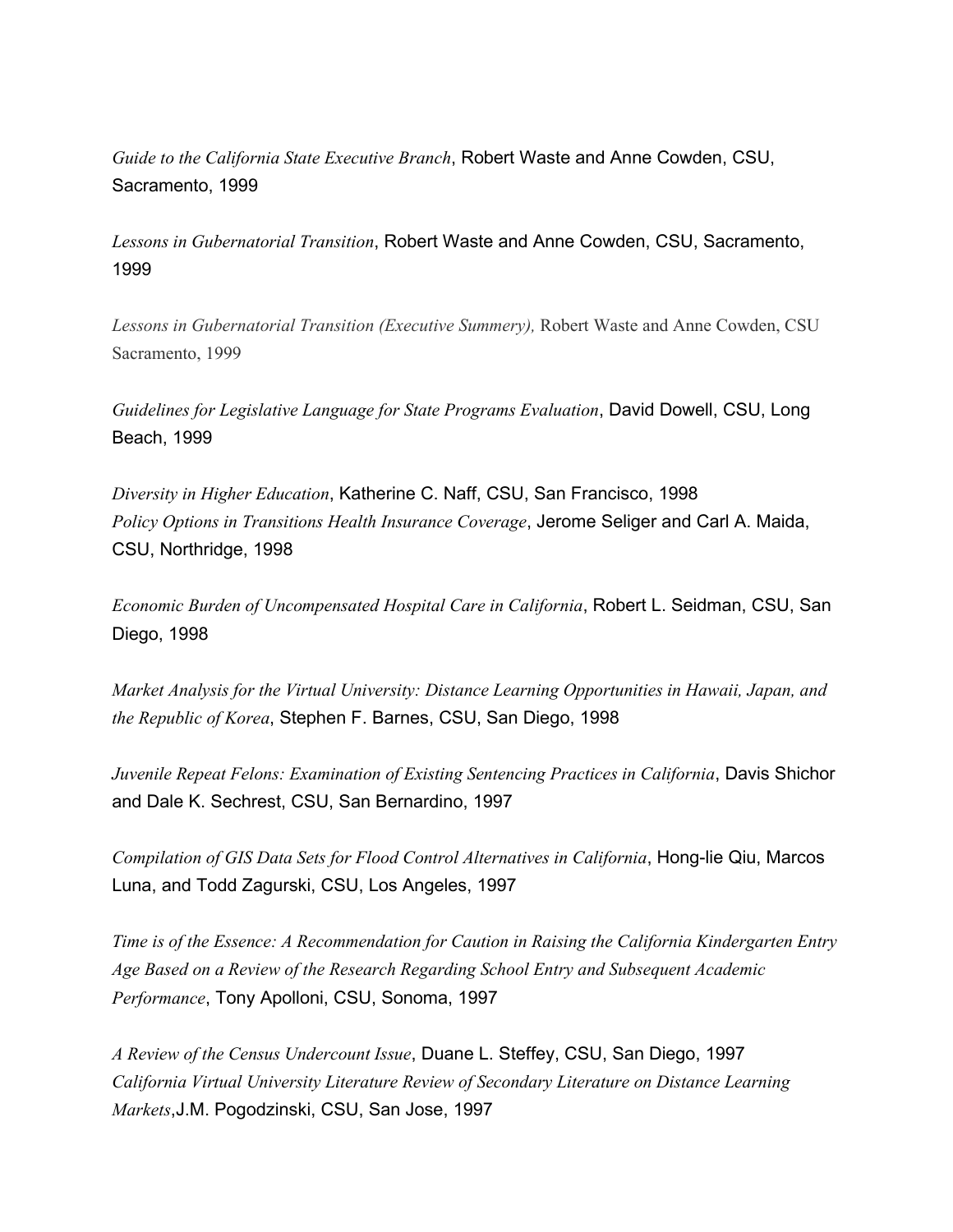*Analysis of Hospital Length of Stay by Mastectomy Patients in California, (Executive Summary)* Robert L. Seidman, CSU, San Diego, 1997

*Comprehensive Testing of Limited English-Proficient Children and Implications for CA Public Policy*, Ann L. Hafner, CSU, San Diego, 1997

*Open Enrollment in California's K-12 Public Schools*, Kenneth Nyberg, CSU, Bakersfield, 1997 *Literature Review on Urban and Community Development*, Richard LeGates and Michael Potepan, CSU, San Francisco, 1996

*Review and Analysis of Privatization Efforts, (Executive Summary)* Ann Cowden, Jaime Alvayay, Jerry Estenson, and Cristy Jensen, CSU, Sacramento, 1996 *Lessons for State and Local Public Finance in the Literature on Privatization*, J.M. Pogodzinski, CSU, San Jose, 1996

*County Variation in Utilization and Expenditures on Indigent Patients in California*, Robert L. Seidman and Sorel L. Norlin, CSU, San Diego, 1996

*An Analysis of the Potential Impact of Raising the California Minimum Wage*, Eric Solberg and Andrew Gil, CSU, Fullerton, 1996

*California Welfare Reform Conference*, (no report; FRFP funds used to support the conference)

*Findings of the California Senate Baseline Survey*, Jerald Schutte, CSU, Northridge, 1995 *Preparing California Educators to Implement The School-to-Work Opportunities Act,* Tony Apolloni, CSU, Sonoma, 1995

*Teen Pregnancy Prevention Through Education*, Kenneth Nyberg and Vandana Kohli, CSU, Bakersfield, 1995

*School-To-Work Transition*, Kathryn Reilly, CSU, San Bernardino, 1995

*Legislative History of the Environmental Goals and Policy Report*, Nico Calavita, CSU, San Diego, 1995